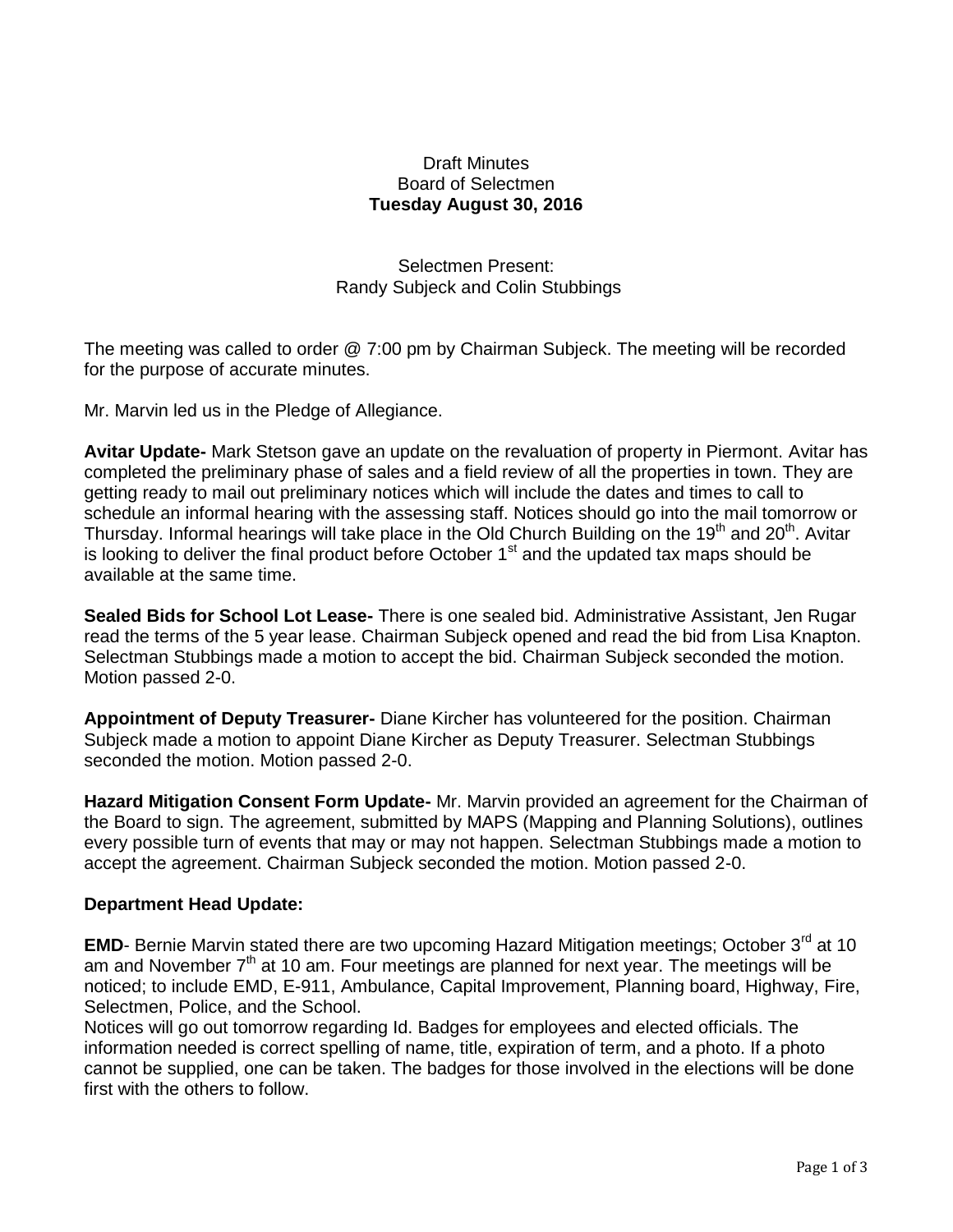**Fire Dept. – Tim Cole** gave dept. report. He and Chief Henry attended a workshop for assistance with a firefighters grant in Littleton. They will be applying for a grant online in mid-September for new air packs.

**Bookkeeper/Assessing Clerk-** Susan Belyea gave the Board a financial report. An updated one will be provided at an upcoming meeting once the bookkeeping programs are merged.

**Administrative Assistant-** Jen Rugar reported that organizing and filing in the selectmen's office is continuing. Several Current Use applications have been returned from Avitar and are ready to be filed with the property cards.

**Treasurer-** Heather Subjeck gave an update regarding reconciliation of Town bank accounts.

Regarding a topic that was brought up in a previous board of selectman's meeting, Chairman Subjeck read a letter from town counsel regarding the leave of absence by Selectwoman Mertz:

## *"Dear Board Members:*

*You have inquired as to whether Selectwoman Mertz's self-proclaimed leave of absence is permitted by New Hampshire law. That topic is not specifically addressed in the statutes, although I recognize that some might argue that taking a leave of absence is a violation of her oath of office.*

*That being said, since she is not serving as a selectwoman, she is not entitled to be paid for that time. Therefore, you should pro rate her stipend so that she is not compensated for her leave of absence time.*

*Please do not hesitate to contact us with any other questions or concerns about this, or any other, topic."*

Chairman Subjeck read a statement written and previously read by Administrative Assistant, Jen Rugar:

*"In an effort to understand what is going on in the Piermont Town Office without any unnecessary cost to the taxpayers, I contacted New Hampshire Municipal Association to answer some of my questions.*

*The first question I asked was is there really a "leave of absence" from an elected position? The response I got is that there is no such thing as a leave of absence from an elected position. An elected official is essentially on the board unless they resign. The "leave of absence" could be accepted as a letter of resignation from the Board.*

*So a 'leave of absence" is not really an option, it is just a person not doing their job."*

Chairman Subjeck made a motion to accept town counsel's recommendation to not pay Mrs. Mertz during her leave of absence. Selectman Stubbings seconded the motion. Motion passed 2-0.

**Approve Manifest-** The payroll manifest was reviewed and signed by the Board.

## **Old Business-** none

**Public Input-** Suzanne Woodard asked what time the Work Sessions begin now. Chairman Subjeck stated they will begin at 7 PM.